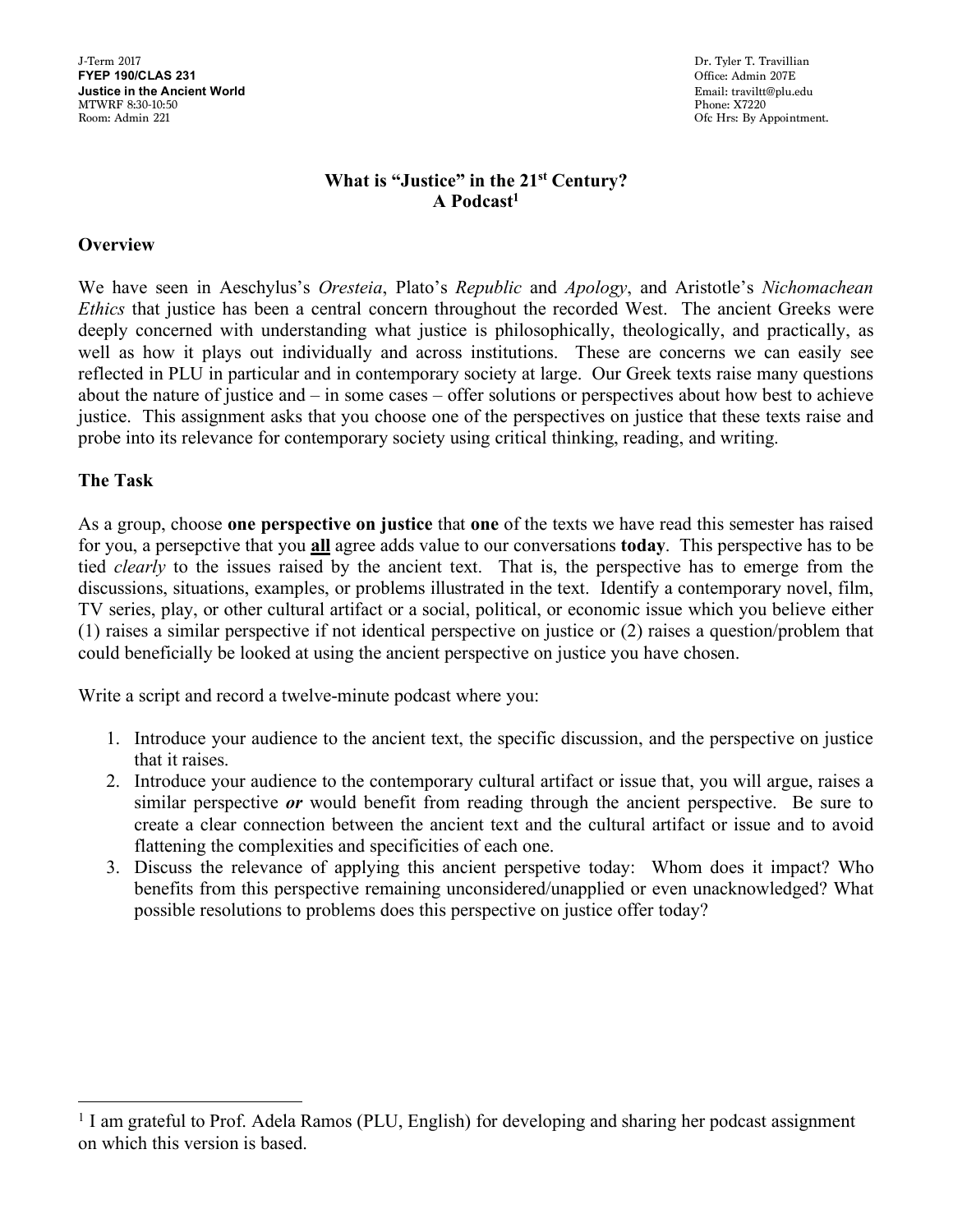## **Assignment Requirements:**

- 1. Write a 1000-1500 word script (12-minute podcast) that is carefully crafted and well-organized where you clearly introduce your listeners to the ancient text, tell the story of the perspective on justice the text asks, apply it to a contemporary cultural artifact or issue, and develop a discussion of the implications of that perspective on the contemporary artifact or issue.
- 2. Your discussion should include **each group member's viewpoint**. That is, every group member's voice and opinion must be heard during the discussion session of your podcast. The podcast should last 12 minutes, including audio transitions and sound effects. Each member of the group should speak for 3 minutes (not continuously necessarily).
- 3. Use the technology and research resources creatively and rigorously to produce a high-quality podcast that is the result of careful reading and research as well as editing and execution.
	- Gail Egbers from the library will come to show you how to use the Library's resources for your project.
	- Jenna Stoeber will come to teach you how to use Audacity.
- 4. Clarity is key. You must craft your script with an audience in mind, *making sure that your sentences are meant to be heard, not read*. The degree and quality of editing of the script will be evaluated—just as I grade your revision of critical papers—and will impact the final outcome of your podcast.
- 5. Follow the guidelines provided by Jenna Stoeber as closely as possible given your access to, for instance, carpeted rooms. Your final podcast should be as free of editing mistakes and noise as possible.

Technological Requirements:

- Download Audacity.
- Rent a snowball microphone from the Instructional Technologies office in Mortvedt Library.
- Follow the guidelines provided in Jenna Stoeber's PowerPoint.

Other requirements:

- Your podcast should be uploaded to the podcast catcher on Sakai by the due date.
- Your script must be in hard copy form and you must turn it in on the day of your presentation.